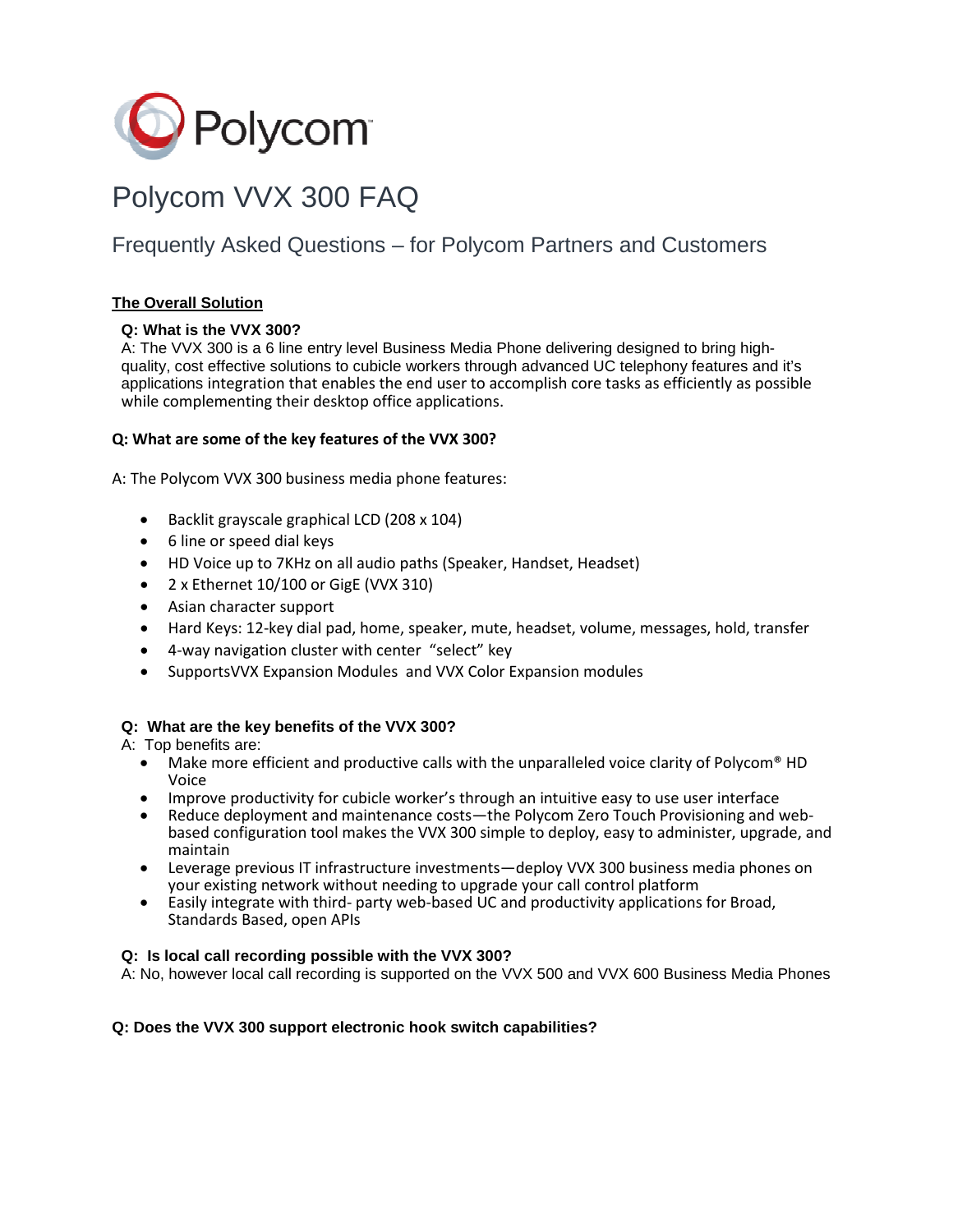A: Yes, the VVX 300 supports electronic hook switch capabilities with certain GN Netcom/Jabra, Logitech, Plantronics, and Sennheiser brand headsets. For more information, refer to a list of all the compatibility headsets on the Support Site

#### **Q: What is the resolution on the VVX 300 screen?**

A: The VVX 300 has a 208 x 104 pixel backlit grey-scale graphical LCD screen.

#### **Q: What will a demo kit consist of?**

A: It is a self-contained demonstration kit that allows you to demo the VVX 300's point-to-point HD Voice calling capabilities without the need of the Internet.

#### **Q: Can I use the VVX 300 on a SIP IP platform that is not on the list of Polycom VIP VVX certified partner platforms?**

A: The VVX 300 phone is only supported for use on the approved platforms. We cannot guarantee interoperability or performance on any non-approved platforms.

#### **Q: What standard is the PoE for VVX 300?**

A: The VVX 300 supports IEEE 802.af Power-Over-Ethernet (Class 2) Standards.

#### **Q: How do I order a VVX with a Power Supply Unit?**

A: The VVX 300 ships PoE as a standard. If you would like to order a PSU it is considered an accessory and part number information can be found in the Polycom Price List.

#### **Q: What is Polycom HD Voice™?**

A: Polycom HD Voice delivers much clearer, more vibrant and life-like conversations than the traditional phone technology. It combines wideband codecs with our patented Acoustic Clarity Technology into a complete, integrated design to maximize the audio performance of the VVX phone. You can learn more at [www.polycom.com/hdvoice](http://www.polycom.com/hdvoice)

#### **Q: What types of applications can you run on the VVX 300?**

A: The VVX 300 supports HTML5 and XML-based applications including:

- Applications for communications enabled business processes (CEBP)
- Personal productivity applications, such as the Polycom Desktop Connector
- Exchange Calendar integration,
- Personalization applications

#### **Q: What applications are available for the VVX 300?**

A: Out of the box, the VVX 300 comes with the following applications: Polycom Productivity Suite: Polycom Desktop connector and Exchange Calendar integration

The Polycom VVX 300 phone feature an open API and microbrowser that enable third-party application developers to integrate the desktop solutions with business applications such as unified communications (UC), customer relationship management (CRM), and appointment management systems. In the future more applications will be available for the Polycom VVX 300 phone from third-party Developers.